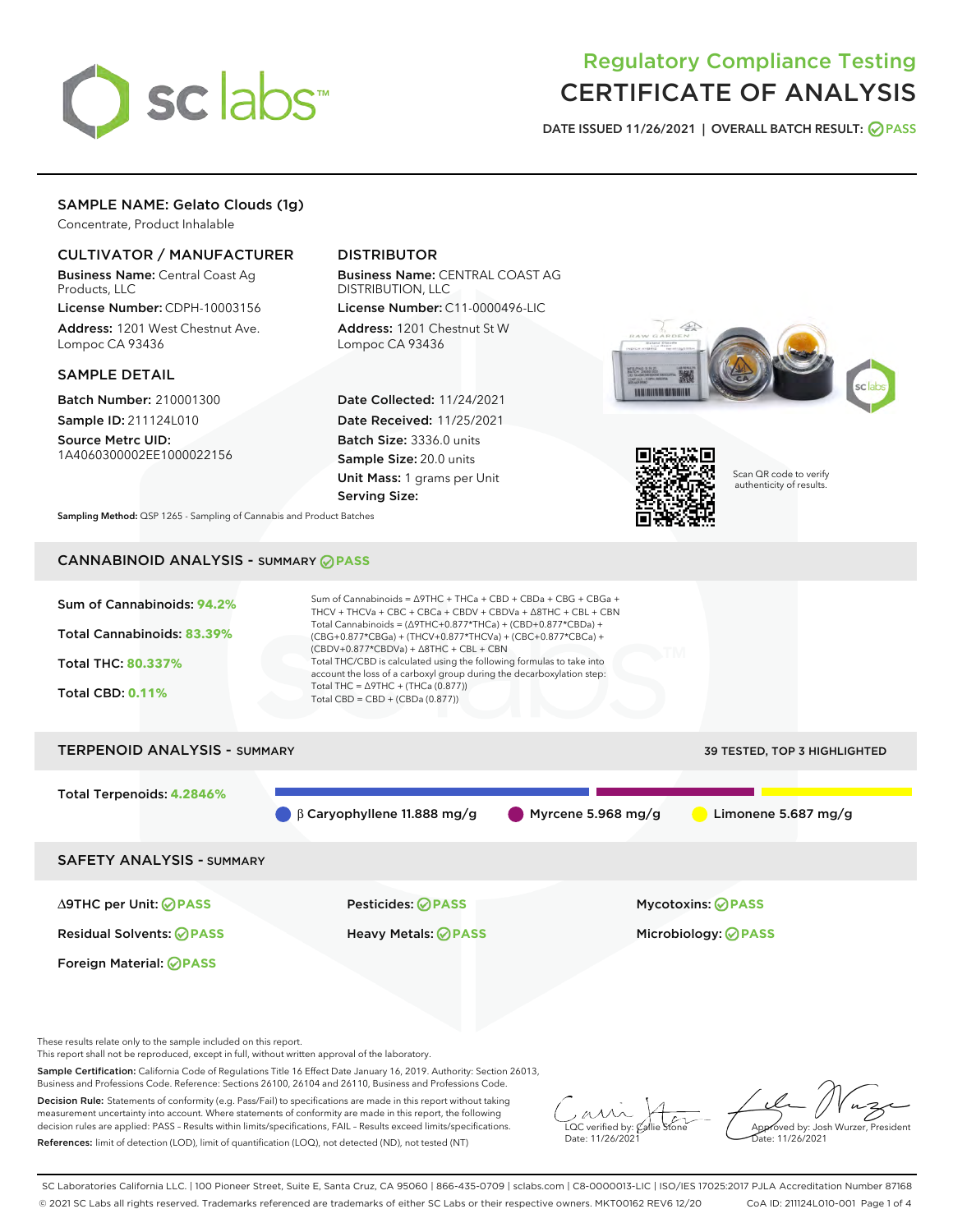



GELATO CLOUDS (1G) | DATE ISSUED 11/26/2021 | OVERALL BATCH RESULT: ○ PASS

#### CANNABINOID TEST RESULTS - 11/26/2021 2 PASS

Tested by high-performance liquid chromatography with diode-array detection (HPLC-DAD). **Method:** QSP 1157 - Analysis of Cannabinoids by HPLC-DAD

#### TOTAL CANNABINOIDS: **83.39%**

Total Cannabinoids (Total THC) + (Total CBD) + (Total CBG) + (Total THCV) + (Total CBC) + (Total CBDV) + ∆8THC + CBL + CBN

TOTAL THC: **80.337%** Total THC (∆9THC+0.877\*THCa)

TOTAL CBD: **0.11%**

Total CBD (CBD+0.877\*CBDa)

TOTAL CBG: 1.75% Total CBG (CBG+0.877\*CBGa)

TOTAL THCV: 0.214% Total THCV (THCV+0.877\*THCVa)

TOTAL CBC: 0.98% Total CBC (CBC+0.877\*CBCa)

TOTAL CBDV: ND Total CBDV (CBDV+0.877\*CBDVa)

| <b>COMPOUND</b>            | LOD/LOQ<br>(mg/g) | <b>MEASUREMENT</b><br><b>UNCERTAINTY</b><br>(mg/g) | <b>RESULT</b><br>(mg/g) | <b>RESULT</b><br>(%) |
|----------------------------|-------------------|----------------------------------------------------|-------------------------|----------------------|
| <b>THCa</b>                | 0.05/0.14         | ±21.854                                            | 850.36                  | 85.036               |
| <b>A9THC</b>               | 0.06 / 0.26       | ±1.981                                             | 57.60                   | 5.760                |
| <b>CBGa</b>                | 0.1/0.2           | ±0.85                                              | 16.2                    | 1.62                 |
| <b>CBCa</b>                | 0.07 / 0.28       | ±0.438                                             | 8.96                    | 0.896                |
| <b>CBG</b>                 | 0.06/0.19         | ±0.128                                             | 3.26                    | 0.326                |
| <b>THCVa</b>               | 0.07/0.20         | ±0.116                                             | 2.44                    | 0.244                |
| <b>CBC</b>                 | 0.2 / 0.5         | ±0.06                                              | 1.9                     | 0.19                 |
| <b>CBDa</b>                | 0.02/0.19         | ±0.036                                             | 1.25                    | 0.125                |
| A8THC                      | 0.1 / 0.4         | N/A                                                | <b>ND</b>               | <b>ND</b>            |
| <b>THCV</b>                | 0.1 / 0.2         | N/A                                                | <b>ND</b>               | <b>ND</b>            |
| <b>CBD</b>                 | 0.07/0.29         | N/A                                                | <b>ND</b>               | <b>ND</b>            |
| <b>CBDV</b>                | 0.04 / 0.15       | N/A                                                | <b>ND</b>               | <b>ND</b>            |
| <b>CBDVa</b>               | 0.03 / 0.53       | N/A                                                | <b>ND</b>               | <b>ND</b>            |
| <b>CBL</b>                 | 0.06 / 0.24       | N/A                                                | <b>ND</b>               | <b>ND</b>            |
| <b>CBN</b>                 | 0.1/0.3           | N/A                                                | <b>ND</b>               | <b>ND</b>            |
| <b>SUM OF CANNABINOIDS</b> |                   |                                                    | 942.0 mg/g              | 94.2%                |

#### **UNIT MASS: 1 grams per Unit**

| ∆9THC per Unit                        | 1120 per-package limit | 57.60 mg/unit  | <b>PASS</b> |
|---------------------------------------|------------------------|----------------|-------------|
| <b>Total THC per Unit</b>             |                        | 803.37 mg/unit |             |
| <b>CBD</b> per Unit                   |                        | <b>ND</b>      |             |
| <b>Total CBD per Unit</b>             |                        | $1.10$ mg/unit |             |
| Sum of Cannabinoids<br>per Unit       |                        | 942.0 mg/unit  |             |
| <b>Total Cannabinoids</b><br>per Unit |                        | 833.9 mg/unit  |             |

#### TERPENOID TEST RESULTS - 11/26/2021

Terpene analysis utilizing gas chromatography-flame ionization detection (GC-FID). **Method:** QSP 1192 - Analysis of Terpenoids by GC-FID

| <b>COMPOUND</b>           | LOD/LOQ<br>(mg/g) | <b>MEASUREMENT</b><br><b>UNCERTAINTY</b><br>(mg/g) | <b>RESULT</b><br>(mg/g)                         | <b>RESULT</b><br>$(\%)$ |
|---------------------------|-------------------|----------------------------------------------------|-------------------------------------------------|-------------------------|
| $\beta$ Caryophyllene     | 0.004 / 0.012     | ±0.4232                                            | 11.888                                          | 1.1888                  |
| <b>Myrcene</b>            | 0.008 / 0.025     | ±0.0770                                            | 5.968                                           | 0.5968                  |
| Limonene                  | 0.005 / 0.016     | ±0.0813                                            | 5.687                                           | 0.5687                  |
| $\alpha$ Humulene         | 0.009/0.029       | ±0.1102                                            | 3.434                                           | 0.3434                  |
| trans- $\beta$ -Farnesene | 0.008 / 0.025     | ±0.0998                                            | 2.811                                           | 0.2811                  |
| Linalool                  | 0.009 / 0.032     | ±0.1032                                            | 2.716                                           | 0.2716                  |
| <b>Terpineol</b>          | 0.016 / 0.055     | ±0.1057                                            | 1.721                                           | 0.1721                  |
| Guaiol                    | 0.009 / 0.030     | ±0.0608                                            | 1.289                                           | 0.1289                  |
| Ocimene                   | 0.011 / 0.038     | ±0.0380                                            | 1.185                                           | 0.1185                  |
| Nerolidol                 | 0.009 / 0.028     | ±0.0605                                            | 0.962                                           | 0.0962                  |
| Fenchol                   | 0.010 / 0.034     | ±0.0361                                            | 0.932                                           | 0.0932                  |
| $\beta$ Pinene            | 0.004 / 0.014     | ±0.0100                                            | 0.872                                           | 0.0872                  |
| $\alpha$ Pinene           | 0.005 / 0.017     | ±0.0063                                            | 0.737                                           | 0.0737                  |
| $\alpha$ Bisabolol        | 0.008 / 0.026     | ±0.0360                                            | 0.675                                           | 0.0675                  |
| Caryophyllene<br>Oxide    | 0.010 / 0.033     | ±0.0224                                            | 0.488                                           | 0.0488                  |
| <b>Terpinolene</b>        | 0.008 / 0.026     | ±0.0096                                            | 0.470                                           | 0.0470                  |
| <b>Borneol</b>            | 0.005 / 0.016     | ±0.0097                                            | 0.231                                           | 0.0231                  |
| Valencene                 | 0.009 / 0.030     | ±0.0128                                            | 0.186                                           | 0.0186                  |
| Citronellol               | 0.003 / 0.010     | ±0.0079                                            | 0.161                                           | 0.0161                  |
| Fenchone                  | 0.009 / 0.028     | ±0.0034                                            | 0.116                                           | 0.0116                  |
| Geraniol                  | 0.002 / 0.007     | ±0.0040                                            | 0.092                                           | 0.0092                  |
| Camphene                  | 0.005 / 0.015     | ±0.0009                                            | 0.079                                           | 0.0079                  |
| Sabinene Hydrate          | 0.006 / 0.022     | ±0.0020                                            | 0.051                                           | 0.0051                  |
| Cedrol                    | 0.008 / 0.027     | ±0.0026                                            | 0.050                                           | 0.0050                  |
| Eucalyptol                | 0.006 / 0.018     | ±0.0007                                            | 0.029                                           | 0.0029                  |
| Nerol                     | 0.003 / 0.011     | ±0.0007                                            | 0.016                                           | 0.0016                  |
| Sabinene                  | 0.004 / 0.014     | N/A                                                | <loq< th=""><th><loq< th=""></loq<></th></loq<> | <loq< th=""></loq<>     |
| $\alpha$ Phellandrene     | 0.006 / 0.020     | N/A                                                | <loq< th=""><th><loq< th=""></loq<></th></loq<> | <loq< th=""></loq<>     |
| 3 Carene                  | 0.005 / 0.018     | N/A                                                | <loq< th=""><th><loq< th=""></loq<></th></loq<> | <loq< th=""></loq<>     |
| $\alpha$ Terpinene        | 0.005 / 0.017     | N/A                                                | $<$ LOQ                                         | $<$ LOQ                 |
| $\gamma$ Terpinene        | 0.006 / 0.018     | N/A                                                | <loq< th=""><th><loq< th=""></loq<></th></loq<> | <loq< th=""></loq<>     |
| p-Cymene                  | 0.005 / 0.016     | N/A                                                | ND                                              | ND                      |
| (-)-Isopulegol            | 0.005 / 0.016     | N/A                                                | <b>ND</b>                                       | <b>ND</b>               |
| Camphor                   | 0.006 / 0.019     | N/A                                                | ND                                              | ND                      |
| Isoborneol                | 0.004 / 0.012     | N/A                                                | ND                                              | ND                      |
| Menthol                   | 0.008 / 0.025     | N/A                                                | <b>ND</b>                                       | <b>ND</b>               |
| R-(+)-Pulegone            | 0.003 / 0.011     | N/A                                                | ND                                              | ND                      |
| <b>Geranyl Acetate</b>    | 0.004 / 0.014     | N/A                                                | ND                                              | ND                      |
| $\alpha$ Cedrene          | 0.005 / 0.016     | N/A                                                | ND                                              | <b>ND</b>               |
| <b>TOTAL TERPENOIDS</b>   |                   |                                                    | 42.846 mg/g                                     | 4.2846%                 |

SC Laboratories California LLC. | 100 Pioneer Street, Suite E, Santa Cruz, CA 95060 | 866-435-0709 | sclabs.com | C8-0000013-LIC | ISO/IES 17025:2017 PJLA Accreditation Number 87168 © 2021 SC Labs all rights reserved. Trademarks referenced are trademarks of either SC Labs or their respective owners. MKT00162 REV6 12/20 CoA ID: 211124L010-001 Page 2 of 4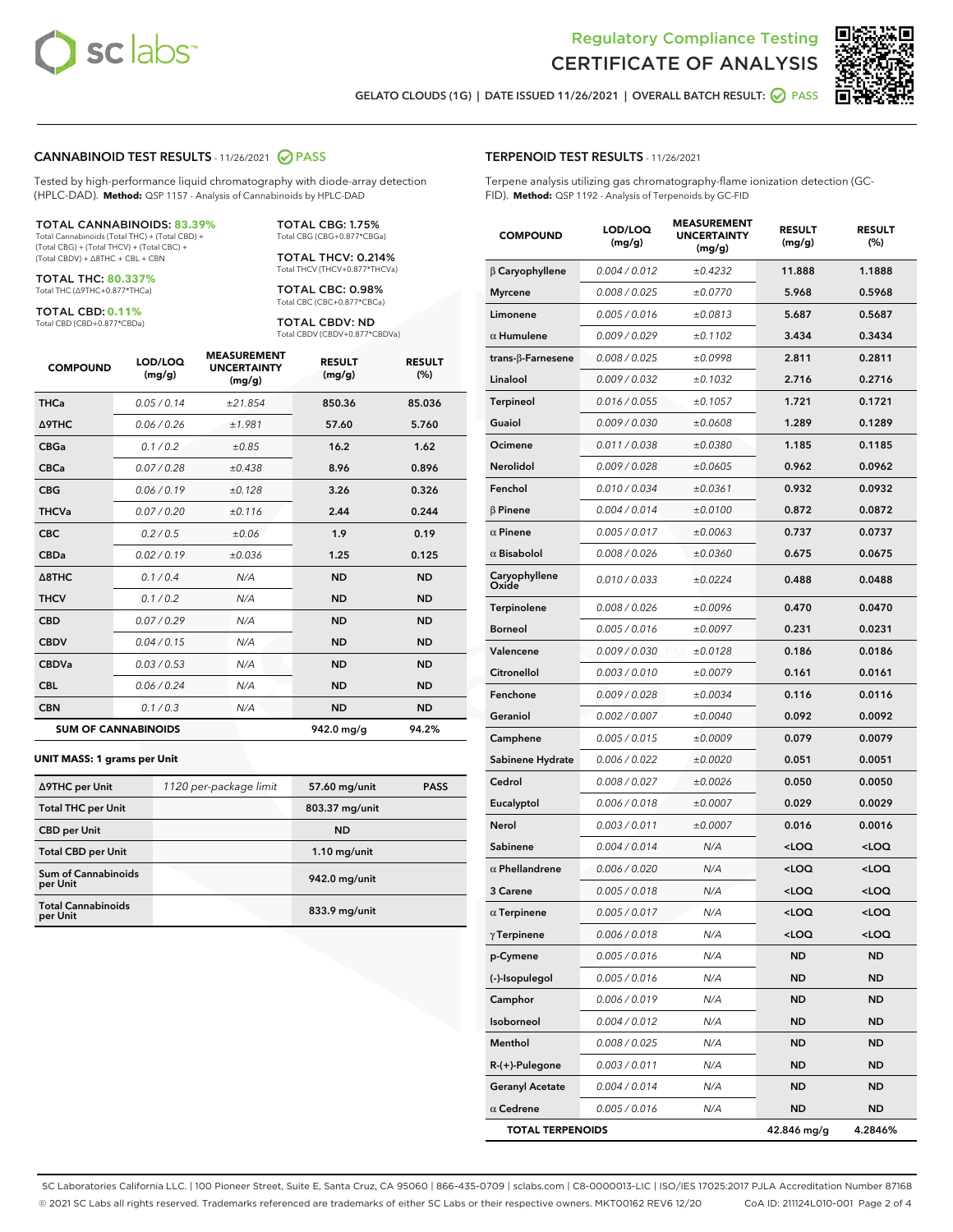



GELATO CLOUDS (1G) | DATE ISSUED 11/26/2021 | OVERALL BATCH RESULT: ◎ PASS

## CATEGORY 1 PESTICIDE TEST RESULTS - 11/26/2021 2 PASS

Pesticide and plant growth regulator analysis utilizing high-performance liquid chromatography-mass spectrometry (HPLC-MS) or gas chromatography-mass spectrometry (GC-MS). \*GC-MS utilized where indicated. **Method:** QSP 1212 - Analysis of Pesticides and Mycotoxins by LC-MS or QSP 1213 - Analysis of Pesticides by GC-MS

| <b>COMPOUND</b>             | LOD/LOQ<br>$(\mu g/g)$ | <b>ACTION</b><br><b>LIMIT</b><br>$(\mu q/q)$ | <b>MEASUREMENT</b><br><b>UNCERTAINTY</b><br>$(\mu g/g)$ | <b>RESULT</b><br>$(\mu g/g)$ | <b>RESULT</b> |
|-----------------------------|------------------------|----------------------------------------------|---------------------------------------------------------|------------------------------|---------------|
| Aldicarb                    | 0.03/0.08              | $\ge$ LOD                                    | N/A                                                     | <b>ND</b>                    | <b>PASS</b>   |
| Carbofuran                  | 0.02 / 0.05            | $\ge$ LOD                                    | N/A                                                     | <b>ND</b>                    | <b>PASS</b>   |
| Chlordane*                  | 0.03 / 0.08            | $\ge$ LOD                                    | N/A                                                     | <b>ND</b>                    | <b>PASS</b>   |
| Chlorfenapyr*               | 0.03/0.10              | $\ge$ LOD                                    | N/A                                                     | <b>ND</b>                    | <b>PASS</b>   |
| Chlorpyrifos                | 0.02 / 0.06            | $\ge$ LOD                                    | N/A                                                     | <b>ND</b>                    | <b>PASS</b>   |
| Coumaphos                   | 0.02 / 0.07            | $\ge$ LOD                                    | N/A                                                     | <b>ND</b>                    | <b>PASS</b>   |
| Daminozide                  | 0.02 / 0.07            | $\ge$ LOD                                    | N/A                                                     | <b>ND</b>                    | <b>PASS</b>   |
| <b>DDVP</b><br>(Dichlorvos) | 0.03/0.09              | $\ge$ LOD                                    | N/A                                                     | <b>ND</b>                    | <b>PASS</b>   |
| Dimethoate                  | 0.03 / 0.08            | $\ge$ LOD                                    | N/A                                                     | <b>ND</b>                    | <b>PASS</b>   |
| Ethoprop(hos)               | 0.03/0.10              | $\ge$ LOD                                    | N/A                                                     | <b>ND</b>                    | <b>PASS</b>   |
| Etofenprox                  | 0.02/0.06              | $>$ LOD                                      | N/A                                                     | <b>ND</b>                    | <b>PASS</b>   |
| Fenoxycarb                  | 0.03 / 0.08            | $\ge$ LOD                                    | N/A                                                     | <b>ND</b>                    | <b>PASS</b>   |
| Fipronil                    | 0.03/0.08              | $>$ LOD                                      | N/A                                                     | <b>ND</b>                    | <b>PASS</b>   |
| Imazalil                    | 0.02 / 0.06            | $\ge$ LOD                                    | N/A                                                     | <b>ND</b>                    | <b>PASS</b>   |
| Methiocarb                  | 0.02 / 0.07            | $\ge$ LOD                                    | N/A                                                     | <b>ND</b>                    | <b>PASS</b>   |
| Methyl<br>parathion         | 0.03/0.10              | $>$ LOD                                      | N/A                                                     | <b>ND</b>                    | <b>PASS</b>   |
| <b>Mevinphos</b>            | 0.03/0.09              | $>$ LOD                                      | N/A                                                     | <b>ND</b>                    | <b>PASS</b>   |
| Paclobutrazol               | 0.02 / 0.05            | $>$ LOD                                      | N/A                                                     | <b>ND</b>                    | <b>PASS</b>   |
| Propoxur                    | 0.03/0.09              | $\ge$ LOD                                    | N/A                                                     | <b>ND</b>                    | <b>PASS</b>   |
| Spiroxamine                 | 0.03 / 0.08            | $\ge$ LOD                                    | N/A                                                     | <b>ND</b>                    | <b>PASS</b>   |
| Thiacloprid                 | 0.03/0.10              | $\ge$ LOD                                    | N/A                                                     | <b>ND</b>                    | <b>PASS</b>   |

## CATEGORY 2 PESTICIDE TEST RESULTS - 11/26/2021 @ PASS

| <b>COMPOUND</b>          | LOD/LOO<br>$(\mu g/g)$ | <b>ACTION</b><br>LIMIT<br>$(\mu g/g)$ | <b>MEASUREMENT</b><br><b>UNCERTAINTY</b><br>$(\mu g/g)$ | <b>RESULT</b><br>$(\mu g/g)$ | <b>RESULT</b> |  |
|--------------------------|------------------------|---------------------------------------|---------------------------------------------------------|------------------------------|---------------|--|
| Abamectin                | 0.03/0.10              | 0.1                                   | N/A                                                     | <b>ND</b>                    | <b>PASS</b>   |  |
| Acephate                 | 0.02/0.07              | 0.1                                   | N/A                                                     | <b>ND</b>                    | <b>PASS</b>   |  |
| Acequinocyl              | 0.02/0.07              | 0.1                                   | N/A                                                     | <b>ND</b>                    | <b>PASS</b>   |  |
| Acetamiprid              | 0.02 / 0.05            | 0.1                                   | N/A                                                     | <b>ND</b>                    | <b>PASS</b>   |  |
| Azoxystrobin             | 0.02/0.07              | 0.1                                   | N/A                                                     | <b>ND</b>                    | <b>PASS</b>   |  |
| <b>Bifenazate</b>        | 0.01 / 0.04            | 0.1                                   | N/A                                                     | <b>ND</b>                    | <b>PASS</b>   |  |
| <b>Bifenthrin</b>        | 0.02 / 0.05            | 3                                     | N/A                                                     | <b>ND</b>                    | <b>PASS</b>   |  |
| <b>Boscalid</b>          | 0.03/0.09              | 0.1                                   | N/A                                                     | <b>ND</b>                    | <b>PASS</b>   |  |
| Captan                   | 0.19/0.57              | 0.7                                   | N/A                                                     | <b>ND</b>                    | <b>PASS</b>   |  |
| Carbaryl                 | 0.02/0.06              | 0.5                                   | N/A                                                     | <b>ND</b>                    | <b>PASS</b>   |  |
| Chlorantranilip-<br>role | 0.04/0.12              | 10                                    | N/A                                                     | <b>ND</b>                    | <b>PASS</b>   |  |
| Clofentezine             | 0.03/0.09              | 0.1                                   | N/A                                                     | <b>ND</b>                    | <b>PASS</b>   |  |

| <b>COMPOUND</b>               | LOD/LOQ<br>(µg/g) | <b>ACTION</b><br><b>LIMIT</b><br>(µg/g) | <b>MEASUREMENT</b><br><b>UNCERTAINTY</b><br>$(\mu g/g)$ | <b>RESULT</b><br>(µg/g) | <b>RESULT</b> |
|-------------------------------|-------------------|-----------------------------------------|---------------------------------------------------------|-------------------------|---------------|
| Cyfluthrin                    | 0.12 / 0.38       | $\overline{c}$                          | N/A                                                     | <b>ND</b>               | <b>PASS</b>   |
| Cypermethrin                  | 0.11 / 0.32       | 1                                       | N/A                                                     | <b>ND</b>               | <b>PASS</b>   |
| <b>Diazinon</b>               | 0.02 / 0.05       | 0.1                                     | N/A                                                     | <b>ND</b>               | <b>PASS</b>   |
| Dimethomorph                  | 0.03 / 0.09       | 2                                       | N/A                                                     | <b>ND</b>               | <b>PASS</b>   |
| Etoxazole                     | 0.02 / 0.06       | 0.1                                     | N/A                                                     | <b>ND</b>               | <b>PASS</b>   |
| Fenhexamid                    | 0.03 / 0.09       | 0.1                                     | N/A                                                     | <b>ND</b>               | <b>PASS</b>   |
| Fenpyroximate                 | 0.02 / 0.06       | 0.1                                     | N/A                                                     | <b>ND</b>               | <b>PASS</b>   |
| Flonicamid                    | 0.03 / 0.10       | 0.1                                     | N/A                                                     | <b>ND</b>               | <b>PASS</b>   |
| Fludioxonil                   | 0.03 / 0.10       | 0.1                                     | N/A                                                     | <b>ND</b>               | <b>PASS</b>   |
| Hexythiazox                   | 0.02 / 0.07       | 0.1                                     | N/A                                                     | <b>ND</b>               | <b>PASS</b>   |
| Imidacloprid                  | 0.04 / 0.11       | 5                                       | N/A                                                     | <b>ND</b>               | <b>PASS</b>   |
| Kresoxim-methyl               | 0.02 / 0.07       | 0.1                                     | N/A                                                     | <b>ND</b>               | <b>PASS</b>   |
| Malathion                     | 0.03 / 0.09       | 0.5                                     | N/A                                                     | <b>ND</b>               | <b>PASS</b>   |
| Metalaxyl                     | 0.02 / 0.07       | $\overline{c}$                          | N/A                                                     | <b>ND</b>               | <b>PASS</b>   |
| Methomyl                      | 0.03 / 0.10       | $\mathcal{I}$                           | N/A                                                     | <b>ND</b>               | <b>PASS</b>   |
| Myclobutanil                  | 0.03 / 0.09       | 0.1                                     | N/A                                                     | <b>ND</b>               | <b>PASS</b>   |
| <b>Naled</b>                  | 0.02 / 0.07       | 0.1                                     | N/A                                                     | <b>ND</b>               | <b>PASS</b>   |
| Oxamyl                        | 0.04 / 0.11       | 0.5                                     | N/A                                                     | <b>ND</b>               | <b>PASS</b>   |
| Pentachloronitro-<br>benzene* | 0.03/0.09         | 0.1                                     | N/A                                                     | <b>ND</b>               | <b>PASS</b>   |
| Permethrin                    | 0.04 / 0.12       | 0.5                                     | N/A                                                     | <b>ND</b>               | <b>PASS</b>   |
| Phosmet                       | 0.03 / 0.10       | 0.1                                     | N/A                                                     | <b>ND</b>               | <b>PASS</b>   |
| Piperonylbu-<br>toxide        | 0.02 / 0.07       | 3                                       | N/A                                                     | <b>ND</b>               | <b>PASS</b>   |
| Prallethrin                   | 0.03 / 0.08       | 0.1                                     | N/A                                                     | <b>ND</b>               | <b>PASS</b>   |
| Propiconazole                 | 0.02 / 0.07       | 0.1                                     | N/A                                                     | <b>ND</b>               | <b>PASS</b>   |
| Pyrethrins                    | 0.04 / 0.12       | 0.5                                     | N/A                                                     | <b>ND</b>               | <b>PASS</b>   |
| Pyridaben                     | 0.02 / 0.07       | 0.1                                     | N/A                                                     | <b>ND</b>               | <b>PASS</b>   |
| Spinetoram                    | 0.02 / 0.07       | 0.1                                     | N/A                                                     | <b>ND</b>               | <b>PASS</b>   |
| Spinosad                      | 0.02 / 0.07       | 0.1                                     | N/A                                                     | <b>ND</b>               | <b>PASS</b>   |
| Spiromesifen                  | 0.02 / 0.05       | 0.1                                     | N/A                                                     | <b>ND</b>               | <b>PASS</b>   |
| Spirotetramat                 | 0.02 / 0.06       | 0.1                                     | N/A                                                     | ND                      | <b>PASS</b>   |
| Tebuconazole                  | 0.02 / 0.07       | 0.1                                     | N/A                                                     | <b>ND</b>               | <b>PASS</b>   |
| Thiamethoxam                  | 0.03 / 0.10       | 5                                       | N/A                                                     | <b>ND</b>               | <b>PASS</b>   |
| Trifloxystrobin               | 0.03 / 0.08       | 0.1                                     | N/A                                                     | <b>ND</b>               | <b>PASS</b>   |

SC Laboratories California LLC. | 100 Pioneer Street, Suite E, Santa Cruz, CA 95060 | 866-435-0709 | sclabs.com | C8-0000013-LIC | ISO/IES 17025:2017 PJLA Accreditation Number 87168 © 2021 SC Labs all rights reserved. Trademarks referenced are trademarks of either SC Labs or their respective owners. MKT00162 REV6 12/20 CoA ID: 211124L010-001 Page 3 of 4